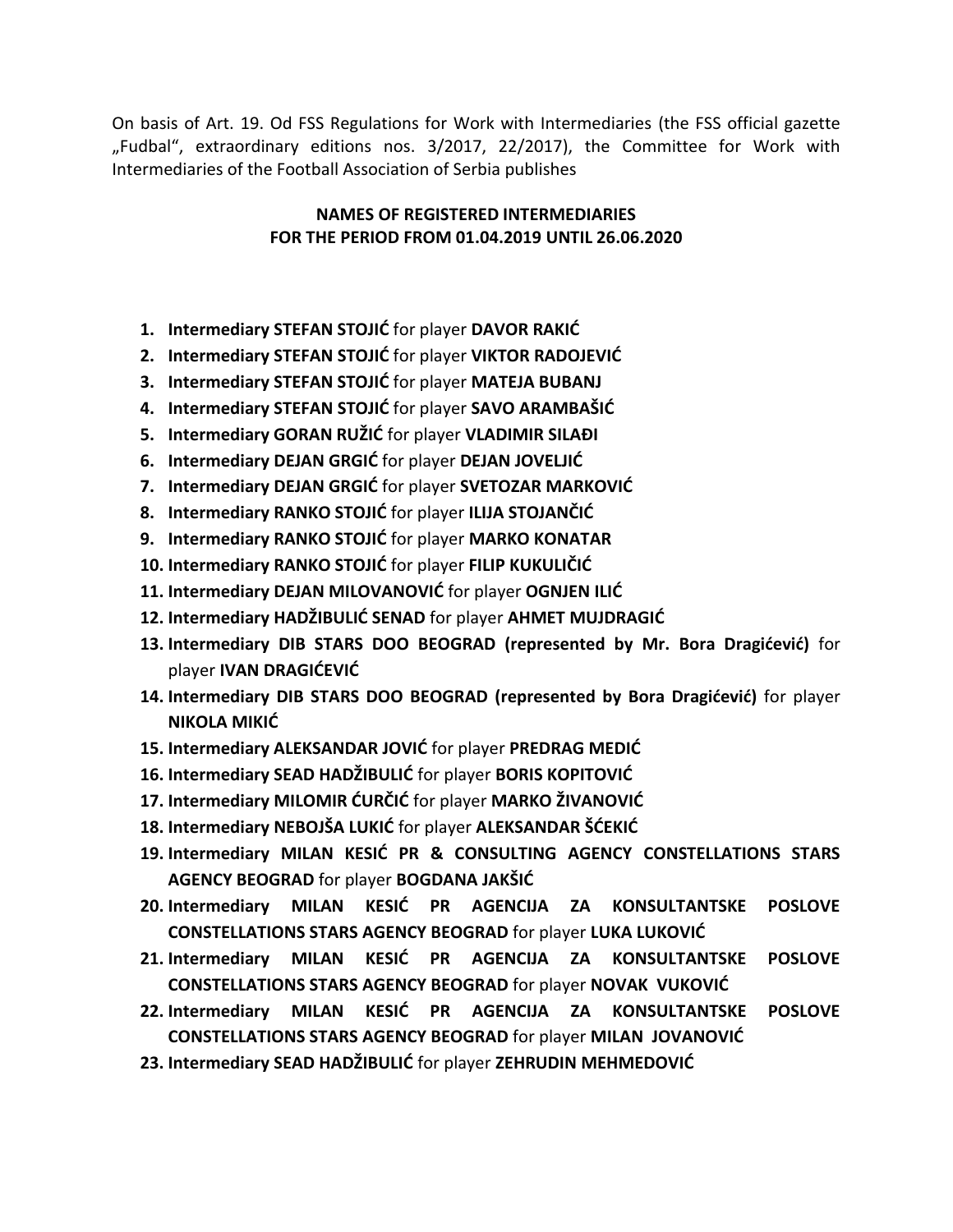**24. Intermediary MILAN KESIĆ PR AGENCIJA ZA KONSULTANTSKE POSLOVE CONSTELLATIONS STARS AGENCY BEOGRAD** for player DUŠAN RISTOVIĆ (as of **23.05.2019)**

**Contract unilaterally cancelled by the player on 21.11.2019**

- **25.** Intermediary SLAVIŠA ARSOVIĆ PR ARSOVIĆ-SMA from Beograd for player NENAD JOVANOVIĆ
- **26.** Intermediary SLAVIŠA ARSOVIĆ PR ARSOVIĆ-SMA from Beograd for player MARKO **JEVTIĆ**
- 27. Intermediary SLAVIŠA ARSOVIĆ PR ARSOVIĆ-SMA from Beograd for player LUKA **ČERMELJ**
- **28.** Intermediary RNB SPORT DOO BEOGRAD-VRAČAR represented by BOBAN PETKOVIĆ for player **LUKA ILIĆ**
- **29. Intermediary MILAN KESID PR AGENCIJA ZA KONSULTANTSKE POSLOVE CONSTELLATIONS STARS AGENCY BEOGRAD** for player **ARTON ZEKAJ**
- **30. Intermediary IVAN DRAGIĆEVIĆ PR COMPLETE SPORT** for player **MILOŠ ROŠEVIĆ**
- **31. Intermediary PETRONID TAMARA** for player **ĐURID ALEKSANDRA**

#### **II. FK MLADOST from Lučani**

1. **FK MLADOST** from Lučani – **Intermediary Milomir Ćurčić from Beograd,** for mediation and talks on engagement and player's transfer of a professional player Miloš Šatara from FK Mladost to FC Sion Switzerland. Remuneration of 5% of future agreed transfer remuneration.

### **III. FK RADNIČKI from Niš**

**1. FK RADNIČKI** from Niš – **Intermediary "DINAMYIC AGENCY" doo from Beograd, represented by Stefan Stojić,** for mediation on the occasion of transfer of player Đorđe Markovid from FK Radnički Niš to KKS Lech Poznan S.A. Poland. Intermediary's remuneration EUR 28.000,00 in its countervalue in dinars, being 8% from total transfer value (EUR 350.000,00.)

### **IV. FK CRVENA ZVEZDA from Belgrade**

**1. FK CRVENA ZVEZDA** , Belgrade - **Intermediary BC TRADING FZE, Business Center Rakez Area, P.O. BOX 10 0255, UAE**, **represented by Miloš Ristić from Beograd**, for mediation on the occasion of transfer of player Aleksa Terzić from FK Crvena Zvezda to AFC Fiorentina, Italy – intermediary's remuneration EUR 108.000,00, being 8% of total transfer value (EUR 1.350.000,00). Agreed dynamics of payments – three equal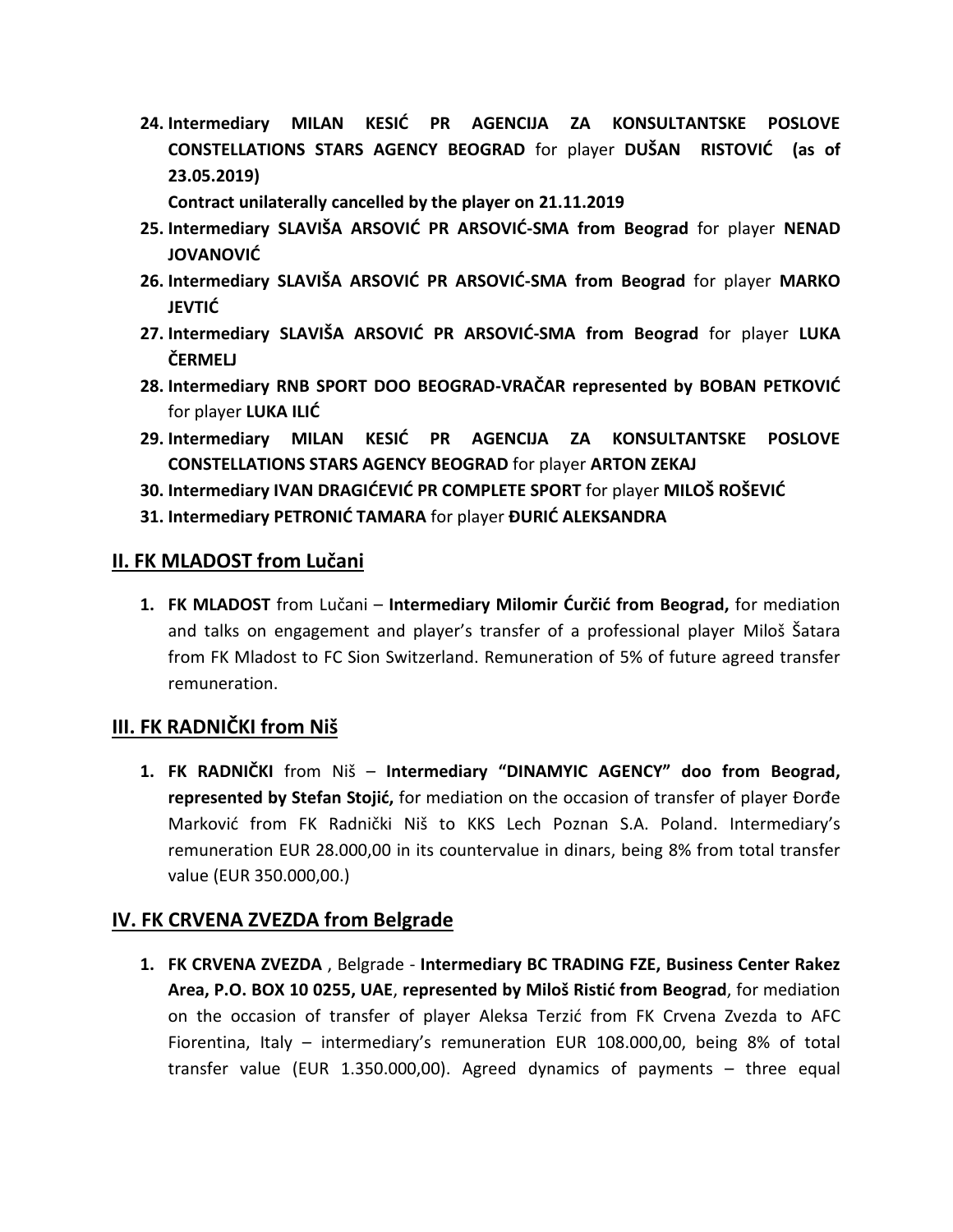instalments: first instalment by 05.07.2019, second instalment by 05.03.2020, third instalment by 09.2020. Contract as of 30.05.2019.

- 2. FK CRVENA ZVEZDA from Belgrade Intermediary IRINA POPOVIĆ from Beograd for mediation between the Club and player Miloš Degenek in connection with conclusion of Contract on Players Receivables during the loan between the Club and the Player. Intermediary's remuneration EUR 38.083,36, representing 8% of player's gross income for the duration of Contract. The agreed deadline for payment to the intermediary latest by 15.09.2019. Contract as of 22.07.2019.
- **3. FK CRVENA ZVEZDA from** Beograd Intermediary IRINA POPOVIĆ from Beograd for mediation between the Club and player Miloš Degenek in connection with conclusion of Professional Contract. Intermediary's remuneration EUR 150.000,00, which represents 8% of player's gross income for the duration of a Professional Contract. The agreed dynamics of payments – two equal instalments: EUR 75.000,00 latest by 15.09.2019, and EUR 75.000,00 latest by 15.01.2020. Contract as of 30.08.2019.
- **4. FK CRVENA ZVEZDA** from Beograd **Intermediary NEMANJA BOGDANOVIĆ PR KONSULTANTSKE AKTIVNOSTI NBM Consalting** from Beograd for mediation to the purpose of conclusion of Transfer Contract for player Lorenzo Leroy Ebecilio, between FK Crvena Zvezda and JUBILO CO L.T.D – intermediary's remuneration EUR 40.000,00, which equals 8% of total amount of transfer value agreed between the clubs. Contract as of 23.07.2019 .
- **5. FK CRVENA ZVEZDA** from Beograd **Intermediary MILAN JOVANOVIC** from Novi Sad for mediation to the purpose of conclusion of a Professional Contract between FK Crvena Zvezda and player Radovan Pankov – intermediary's remuneration EUR 56.917,32, which equals to 8% of player's income for the duration of the Professional Contract. The agreed deadline for payment to intermediary latest by 15.03.2022. Contract as of 31.05.2019.
- 6. FK CRVENA ZVEZDA from Beograd Intermediary IGOR LAMBULIC from Beograd for mediation to the purpose of conclusion of a Professional Contract for player Antonio Manuel Fernandes Mendes between the Club and the player – intermediary's remuneration EUR 128.000,00, i.e. 8% of total amount of transfer agreed between the clubs. Contract as of 02.07.2019.
- **7. FK CRVENA ZVEZDA** from Beograd **Intermediary BORISLAV DVORŽAK from** Berane, Republic of Montenegro, for mediation to the purpose of conclusion of contract on transfer of player Joveljid Dejan from FK Crvena Zvezda to Eintracht Frankfurt Fussball AG, Germany – intermediary's remuneration EUR 320.000,00, representing 8% of player's gross income for the duration of a professional contract with the Club. The agreed payment dynamics to the intermediary – two equal instalments: EUR 160.000,00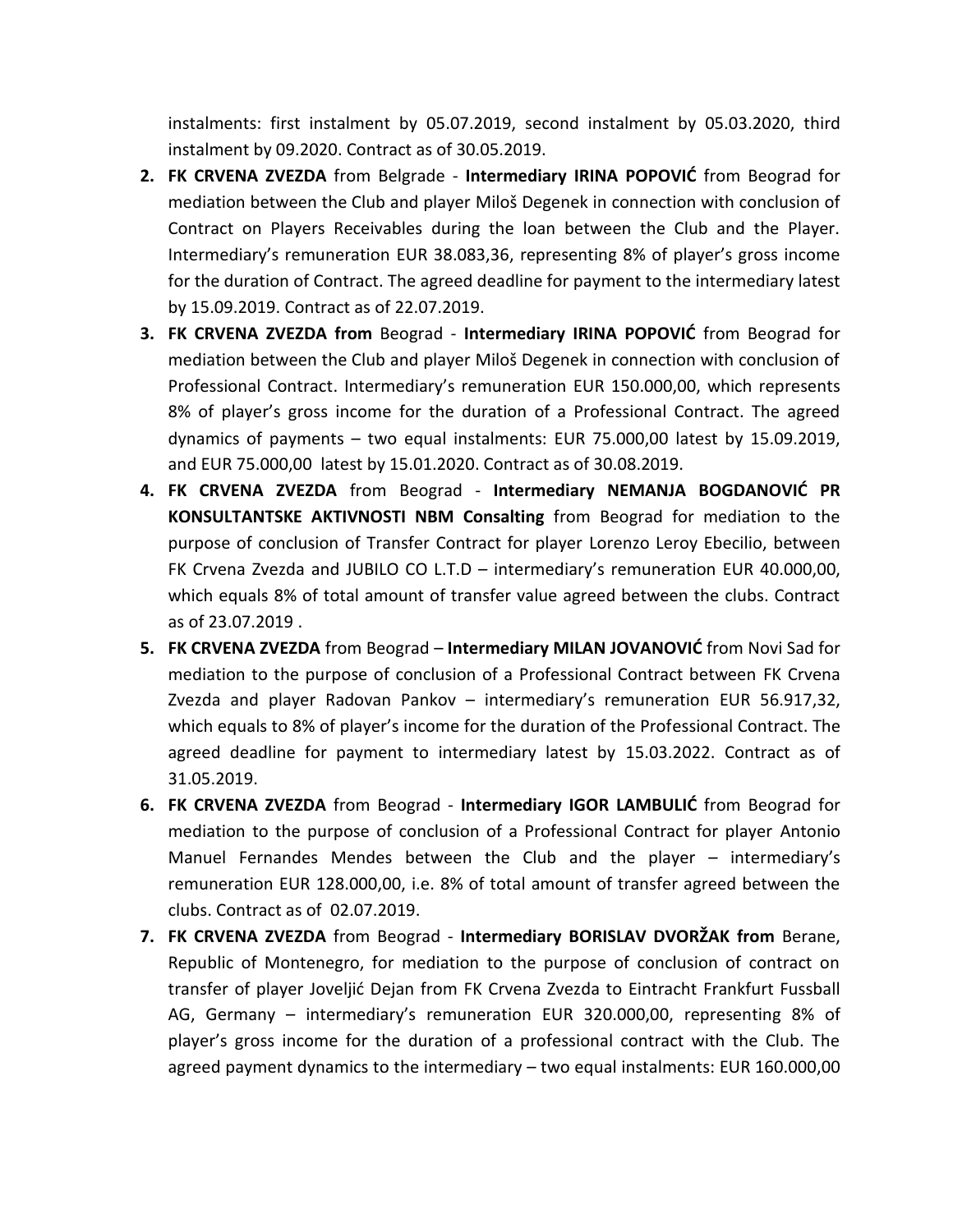latest by 20.08.2019, and EUR 160.000,00 latest by 20.02.2020. Contract as of 14.06.2019.

- 8. FK CRVENA ZVEZDA from Beograd Intermediary GORAN MARIĆ PR, AGENCIJA ZA **KONSALTING I MENADŽMENT "GFS SOCCER" from Novi Sad, represented by GORAN MARIC** from Novi Sad, for mediation to the purpose of conclusion of a Professional Contract between FK Crvena Zvezda and player Jander Ribeiro Santana – intermediary's remuneration EUR 47.367,00, which represents 8% of player's gross income for the duration of his professional contract with the club. Contrac as of 03.07.2019.
- 9. FK CRVENA ZVEZDA Beograd Intermediary SAŠA PAVLOVIĆ PR, SSBP CONSULTING Beograd, Serbia, for mediation to the purpose of conclusion of Transfer Contract for player Jočid Bogdan from FK Crvena Zvezda to Hellas Verona FC, Italija – intermediary's remuneration EUR 40.000,00,representing 8% of total transfer value. The agreed payment dynamics to the intermediary – two equal instalments of EUR 20.000,00 each: first instalmenrt latest by 03.11.2019, second instalment latest by 03.11.2020. Contract valid as of 29.08.2019.
- 10. FK CRVENA ZVEZDA from Beograd Intermediary ZORAN STOJADINOVIĆ from Beograd, Serbia for mediation to the purpose of conclusion of Transfer Contract for player Mateo Ezequiel Garcia of Union Deportivo Las Palmas, S.A.D, Spain to FK Crvena Zvezda – intermediary's remuneration EUR 160.000,00, which represents 8% of total amount of transfer compensation. The agreed dynamics of payment is two equal instalments of EUR 80.000,00 each, as follows: first instalment by 15.09.2019, second instalmen latest by 15.02.2020. Contract as of 18.08.2019.
- **11. FK CRENA ZVEZDA** from Beograd **Intermediary LUIS FEDERICO SEGUNDO GRILLO** from Argentina, for mediation on the occasion of conclusion of a professional contract between FK Crvena Zvezda and player Mateo Ezequiel Garcia – intermediary's remuneration EUR 253.000,00, which equals to 8% of player's gross income for the duration of professional contract. Contract as of 18.08.2019.
- **12. FK CRVENA ZVEZDA** from Beograd **Intermediary SINIŠA ZBILJID** from Beograd, Serbia for mediation to the purpose of conclusion of Transfer Contract for player Petrović Njegoš from FK Rad to FK Crvena Zvezda – intermediary's remuneration EUR 38.912,35, which represents 8% of total amount of transfer value. Contract as of 25.07.2019.
- **13. FK CRVENA ZVEZDA** from Beograd **Intermediary "ND Sports Group doo", from Bijeljina, Bosnia and Herzegovina, represented by NIKOLA DAMJANAC** for mediation to the purpose of conclusion of Contract on Permanent Transfer of player Marko Marin from FK Crvena Zvezda to Al-Ahli Saudi Football Club – intermediary's remuneration EUR 136.000,00, representing 8% from total amount of transfer fee agreed between the clubs. The agreed payment dynamics is in two instalments: first instalment in the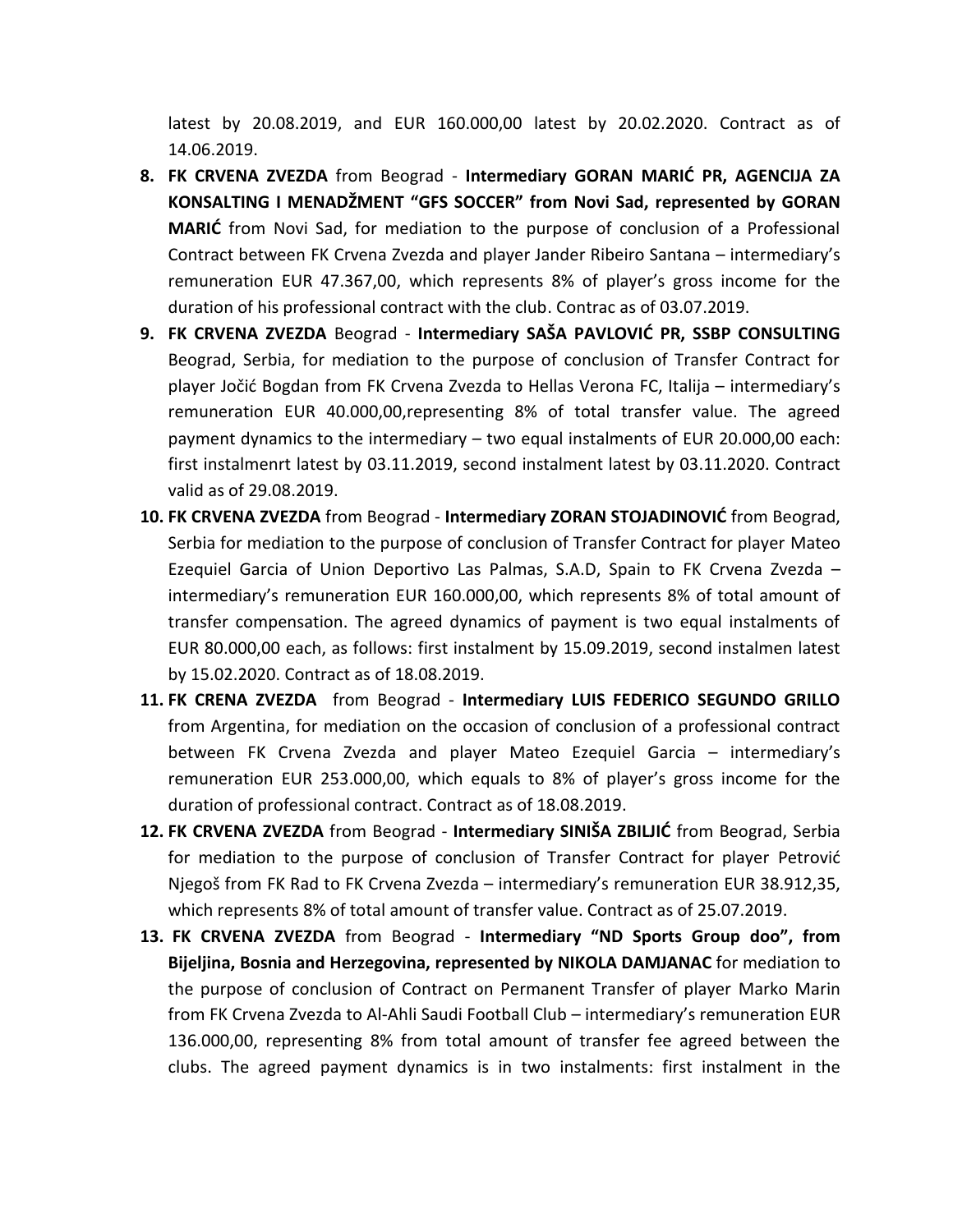amount of EUR 81.600,00 until 15.01.2020, second instalment in the amount of EUR 54.400,00 until 20.07.2020. Contract as of 10.01.2020.

- **14. FK CRVENA ZVEZDA** from Beograd **Intermediary "DI & DŽ doo", Arena Sport Agency – ASA, from Mostar, Bosnia and Herzegovina, represented by IVICA DŽIDIĆ** for mediation in conclusion of Contract on remuneration during the loan of player Sekou Sanogo from Al-Ittihad to FK Crvena Zvezda – intermediary's remuneration EUR 55.149,86, which represents 8% of player's gross income for the whole period of the duration of Contract on Remuneration to the Player during the loan. By means of Annex, the agreed dynamics of payments in two equal instalments of EUR 27.574,93 each, as follows: first instalment by 15.02.2020, second instalment by 15.07.2020. The Contract and an Annex as of 20.01.2020.
- 15. FK CRVENA ZVEZDA from Beograd Intermediary BOBAN SAVIĆ from Beograd for mediation on the occasion of transfer of player Zoran Popović from FK Bode to FK Crvena Zvezda – intermediary's remuneration EUR 14.300,00, representing 8% of player's gross income for the whole period of the duration of his Professional Contract with the Club. The agreed dynamics of payments in two equal instalments of 7.150,00 EUR each, first instalment until 15.09.2018 and second instalment by 15.09.2019. Contract as of 26.06.2019.
- **16. FK CRVENA ZVEZDA** from Beograd **Intermediary GUERASSIM HRISTOV DASKALOV**  from Dubai, UAE, for mediation to the purpose of conclusion of Contract on Permanent Transfer of player Miloša Degenek from Al Hilal Saudi Club to FK Crvena Zvezda – intermediary's remuneration EUR 120.000,00, representing 8% of total amount of transfer remuneration agreed between the clubs. The agreed dynamics of payments in two equal instalments of 60.000,00 EUR, first instalment by 15.09.2019, second instalment by 15.03.2020 upon receipt of corresponding invoice. Contract as of 30.08.2019.
- 17. FK CRVENA ZVEZDA from Beograd Intermediary DRAGAN VUKOVIĆ from Beograd for mediation in conclusion of a Professional Contract between the player El Fardou Ben and FK Crvena Zvezda – intermediary's remuneration EUR 188.916,00, representing 8% of player's gross income during the duration of the Contract. Contract as of 13.03.2020.
- **18. FK CRVENA ZVEZDA** from Beograd **Intermediary "STARS I FRIENDS SPOL S.R.O", from Bratislava, Slovakia, represented by CAROL CSONTO** for mediation to the purpose of conclusion of Preliminary Contract and a Professional Contract for player Jirka Erik – intermediary's remuneration EUR 61.470,00, representing 8% of player's gross income for the whole the duration of his Professional Contract with the Club. The agreed dynamics of payments in two equal instalments of 30.735,00 EUR each, first instalment until 30.09.2018 and second instalment by 15.09.2019 upon the invoice issued. Contract as of 05.09.2019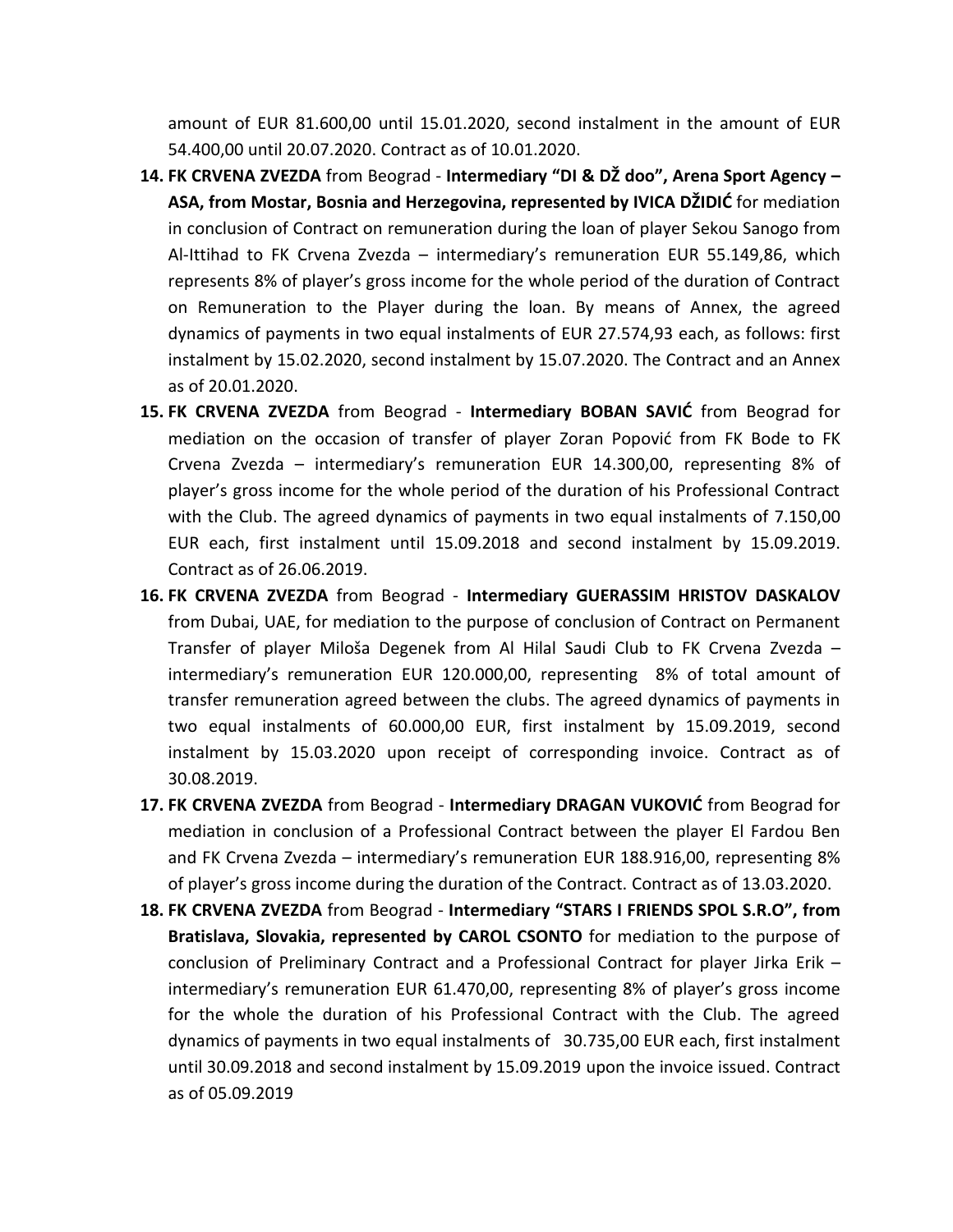## **V. FK ČUKARIČKI d.o.o. from Beograd**

- **1. FK ČUKARIČKI** from Beograd **Intermediary ARGENTUM SPORT doo from Novigrad, Republic Croatia, represented by IVES ČAKARUN from R.Croatia** for mediation to the purpose of locating a corresponding club abroad for player Slobodan Tedić.
- **2. FK ČUKARIČKI** from Beograd **Intermediary "PRO SPORT AGENCY"doo from Osijek, Republic Croatia, represented by IVAN UDAREVIC from R.Croatia for mediation to the** purpose of locating a corresponding club aborad for player Ognjen Mudrinski. Intermediary's remuneration – up to 5% of total transfer value to be agreed upon between the clubs. Contract as of 15.05.2019..
- **3. FK ČUKARIČKI** from Beograd **Intermediary AGENCIJA "GOFFICE" doo from Beograd/Obrenovac, represented by JOVICA RADONJIC from Beograd for mediation to** the purpose of conclusion of Professional Contract / Labour Contract between FK Čukarički and player Stefana Kovač. Intermediary's remuneration – up to 8% of player's gross income for the period for which the Contract has been concluded. Contract as of 12.06.2019
- **4. FK ČUKARIČKI** from Beograd **Intermediary OSEKRE MICHAEL from Accra/Ghana ,** for mediation to the purpose of conclusion of Professional Contract / Labour Contract for the season 2020/2021, between FK Čukarički and player Owusu Samuel Kwame. Intermediary's remuneration – up to 8% of player's gross income to be agreed for the new season. Contract as of 09.05.2019
- **5. FK ČUKARIČKI** from Beograd **Intermediary AKADEMIJA FUDBALA iPRO DOO from Beograd/Obrenovac, represented by NEBOJŠA ČUČKOVID from Beograd** for mediation to the purpose of locating a corresponding club abroad for player Owusu Samuel Kwame. Intermediary's remuneration – up to 8% of transfer to be agreed. Contract as of 21.05.2019.

### **VI.FK PARTIZAN from Beograd informed the Committee and submitted the following contracts:**

- 1. FK PARTIZAN from Beograd Intermediary NENAD ASANOVIĆ from Beograd for mediation in conclusion of Transfer Contract for player Rajko Brežančić between Malaga CF and FK Partizan – intermediary's remuneration EUR 67.000,00, representing up to 8% of transfer value. Contract as of 15.07.2019.
- **2. FK PARTIZAN** from Beograd **Intermediary BOBAN SAVIĆ** from Beograd for mediation in conclusion of Professional Contract for player Seydouba Soumah and FK Partizan –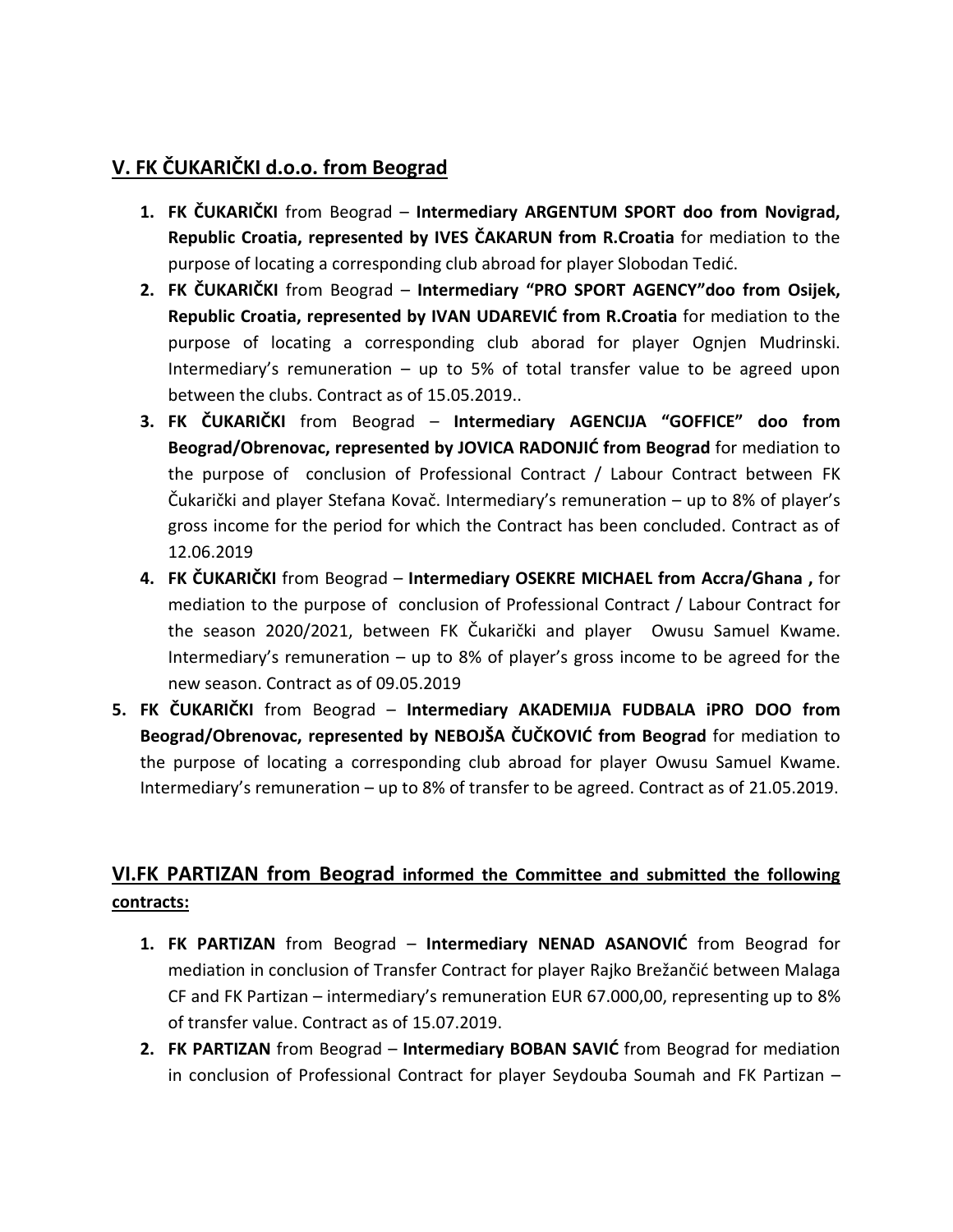intermediary's remuneration EUR 192.000,00, representing up to 8% of contract value. Contract as of 03.01.2020

- **3. FK PARTIZAN** from Beograd Intermediary IRINA POPOVIĆ from Beograd for mediation in conclusion of Transfer Contract for player Armin Đerlek from FK Partizan to FK Sivaspor (Turkey). Intermediary's remuneration represents 8% of value of possible transfer of player Armin Đerlek from FK Sivaspor to a third club. Contract as of 02.08.2019.
- 4. FK PARTIZAN from Beograd Intermediary RADE CALDOVIC from Beograd for mediation in conclusion of Transfer Contract for player Petar Gigić between FK Partizan and FK Mačva Šabac – intermediary's remuneration EUR 59.000,00, representing up to 8% of transfer value. Contract as of 22.07.2019.
- **5. FK PARTIZAN** from Beograd **Intermediary STEVAN MIKOVIĆ** from Beograd for mediation in conclusion of Professional Contract between the club and player Aleksandar Lutovac – intermediary's remuneration EUR 62.330,00, representing up to 8% of contract value. Contract as of 19.06.2019.
- **6. FK PARTIZAN** from Beograd **Intermediary DARKO RISTIC** from Beograd for mediation in conclusion of Transfer Contract for player za Svetozar Markovid from FK Partizan to Olympiacos from Greece – intermediary's remuneration EUR 120.000,00, representing up to 8% of value of transfer. Contract as of 09.07.2019.
- **7. FK PARTIZAN** from Beograd **Intermediary "JEB ENTERTAINMENT CO"LTD from Tokyo, Japan represented by NOBUAKI TANABE** for mediation in conclusion of Professional Contract between the club and player Takumo Asana – intermediary's remuneration EUR 144.000,00 IN SIX equal instalments (30.09.2019, 15.02.2020, 30.09.2020, 15.02.2021, 30.09.2021, 15.02.2022) which represents 8% of value of transfer. Contract as of 02.08.2019.
- **8. FK PARTIZAN** from Beograd **Intermediary RADE CALDOVIC** from Beograd for mediation in conclusion of Professional Contract for player Bojan Matić and FK Partizan– intermeiary's remuneration EUR 35.000,00, representing up to 8% of value of the contract. Contract as of 28.01.2020
- **9. FK PARTIZAN** from Beograd **Intermediary ZORAN STOJADINOVIĆ** from Beograd for mediation in conclusion of Professional Contract with player Vanja Vlahović  $$ intermeiary's remuneration EUR 10.900,00, representing up to 8% of value of the professional contract with the player. Contract as of 15.04.2019.
- 10. FK PARTIZAN from Beograd Intermediary DRAGAN MILOJEVIĆ from Zrenjanin for mediation in conclusion of Professional Contract with player Bibars Natcho – intermeiary's remuneration EUR 180.000,00,representing up to 8% of value of the professional contract with the player. Contract as of 19.08.2019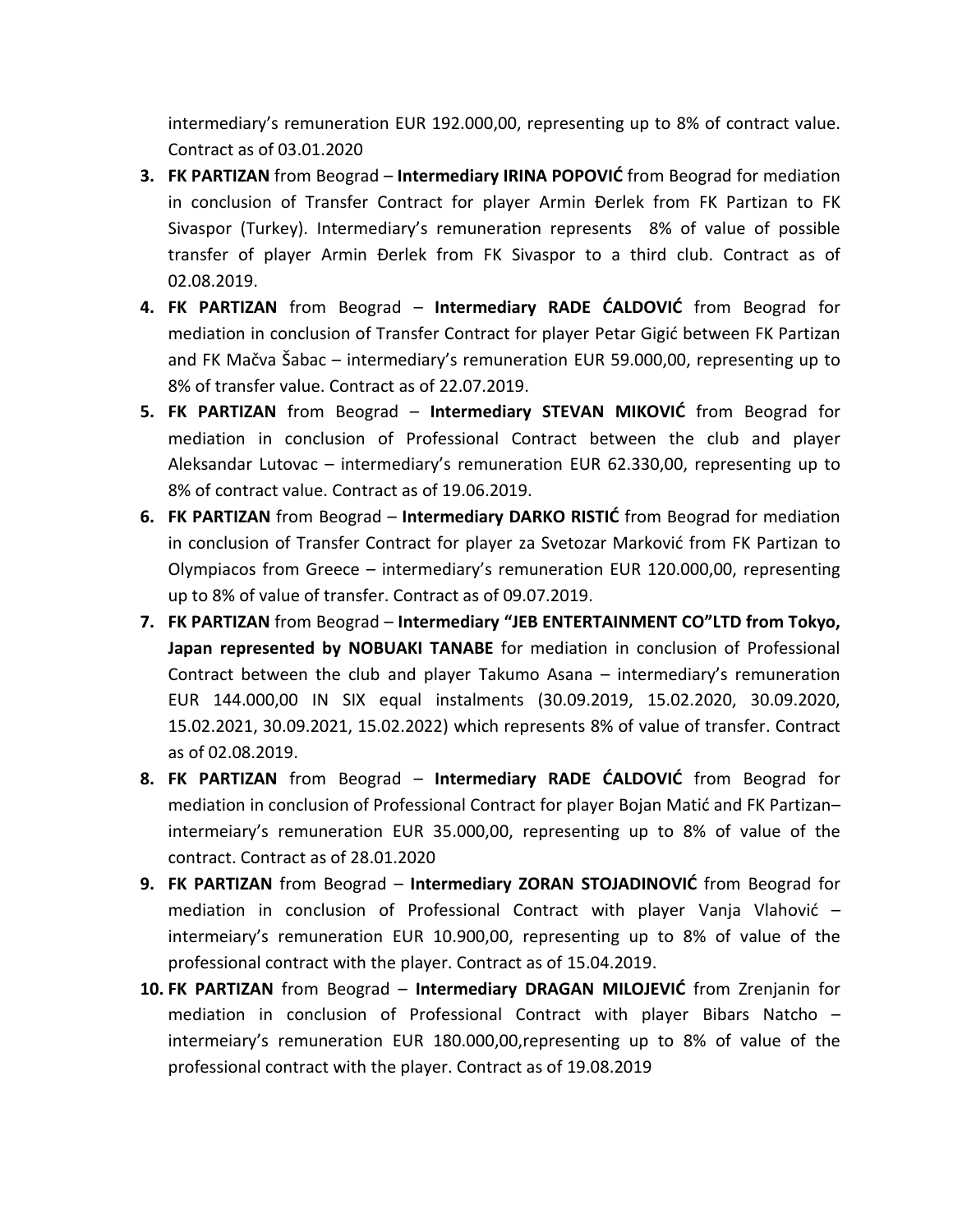- 11. FK PARTIZAN from Beograd Intermediary NIKICA GAĆEŠA from Rijeka/Rep. Croatia for mediation in conclusion of Transfer Contract of player Ricardo Jorge Gomes, between FK Partizan and Sharjah SC– intermediary's remuneration EUR 240.000,00, representing up to 8% of value of transfer. Contract as of 02.07.2019
- **12. FK PARTIZAN** from Beograd **Intermediary RADOJICA BOŽOVIĆ** from Golubovci/Rep. Montenegro for mediation in conclusion of Transfer Contract of player Ognjen Ožegović between FK Partizan and SV Darmstadt – intermediary's remuneration EUR 12.000,00, representing up to 8% of value of the transfer. Contract as of 02.09.2019.
- **13. FK PARTIZAN** from Beograd **Intermediary ZORAN STOJADINOVIĆ** from Beograd for mediation in conclusion of Transfer Contract of player Mihajlo Petković – intermediary's remuneration EUR 10.500,00, representing up to 8% of value of the professional contract with the player. Contract as of 05.06.2019.
- **14. FK PARTIZAN** from Beograd **Intermediary "IP CONSALTING"** from Beograd, **represented by IVICA PAVLOVIĆ**, for mediation in conclusion of professional Transfer Contract of player Nebojša Kosović, between FK Partizan and FK Kairat Kazahstan intermediary's remuneration EUR 33.600,00, representing up to 8% of transfer value. Contract as of 01.04.2019.
- **15. FK PARTIZAN** from Beograd **Intermediary NIKOLA DAMJANAC** from Beograd for mediation in conclusion of Contract of player Lazar Marković and FK Partizan  $$ intermediary's remuneration EUR 112.000,00, representing up to 8% of value of the contract. Contract as of 03.09.2019.
- **16. FK PARTIZAN** from Beograd **Intermediary "SPORTFRONT GMBH"LTD iz Sent Galena, Švajcarska, represented by KEVIN FIORANELLI** for mediation in conclusion of professional Transfer Contract of player Takumo Asana from FK Arsenal to FK Partizan– intermediary's remuneration EUR 40.000,00, in two equal instalments of 20.000 eur each: first instalment 31.09.2019, and second instalment on 15.02.2020.- up to 8% of value of the transfer. Contract as of 02.08.2019.
- **17. FK PARTIZAN** from Beograd **Intermediary MILONJA DJUKIĆ** for mediation in conclusion of professional Transfer Contract of player Strahinja Pavlović from FK Partizan to AC Monaco France – intermediary's remuneration EUR 720.000,00, which is up to 8% of transfer value. Contract as of 14.01.2020.
- **18. FK PARTIZAN** from Beograd **Intermediary "IP CONSALTING"** from Beograd, **represented by IVICA PAVLOVIC** for mediating in conclusion of a Loan Contract of player Umar Sadiqa between AS Roma and FK Partizan – intermediary's remuneration EUR 39.600,00, representing up to 8% of value of player's gross receivables for the duration of the Loan Contract. Contract as of 02.07.2019.